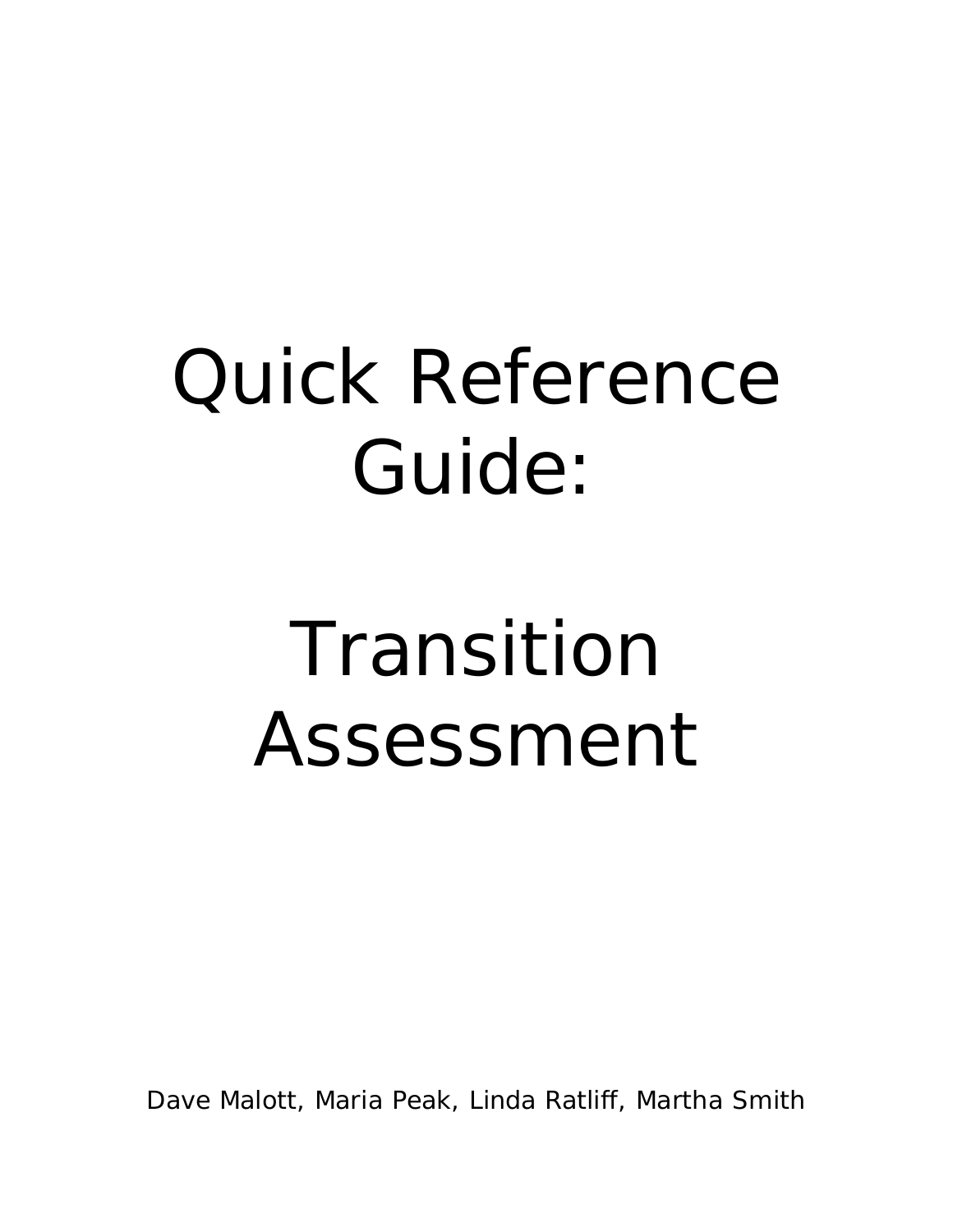### **QUICK REFERENCE GUIDE: TRANSITION ASSESSMENT**

# Why:

#### **To ensure quality and compliance –**

Does the IEP identify?

- **Where the student wants to go?**  (Post-secondary vision)
- **Where the student currently is?**  (Assessment that reveals: strengths, preferences, interests, needs, academic achievement and functional performance)
- **How will the student get there?** (Goals, course of study, transition activities)

#### **It's the Law**

 Sec 602(34)(B) "Documentation that the goals are based upon age-appropriate transition assessment related to…."

# **What:**

 $\overline{a}$ 

#### **Transition Assessment (Definition and Process)**

Transition Assessment:

- is a planned, continuous process of obtaining, organizing, and using information to assist individuals with disabilities of all ages and their families in making all critical transitions in students' lives both successful and satisfying. – Clark 1998
- is a process that is measurable, demonstrates improvement and leads towards the student's desired post-secondary goals (vision)
- evolves over time, is ongoing, and is not a one time or annual event
- requires student engagement
- involves more than one person
- involves more than one tool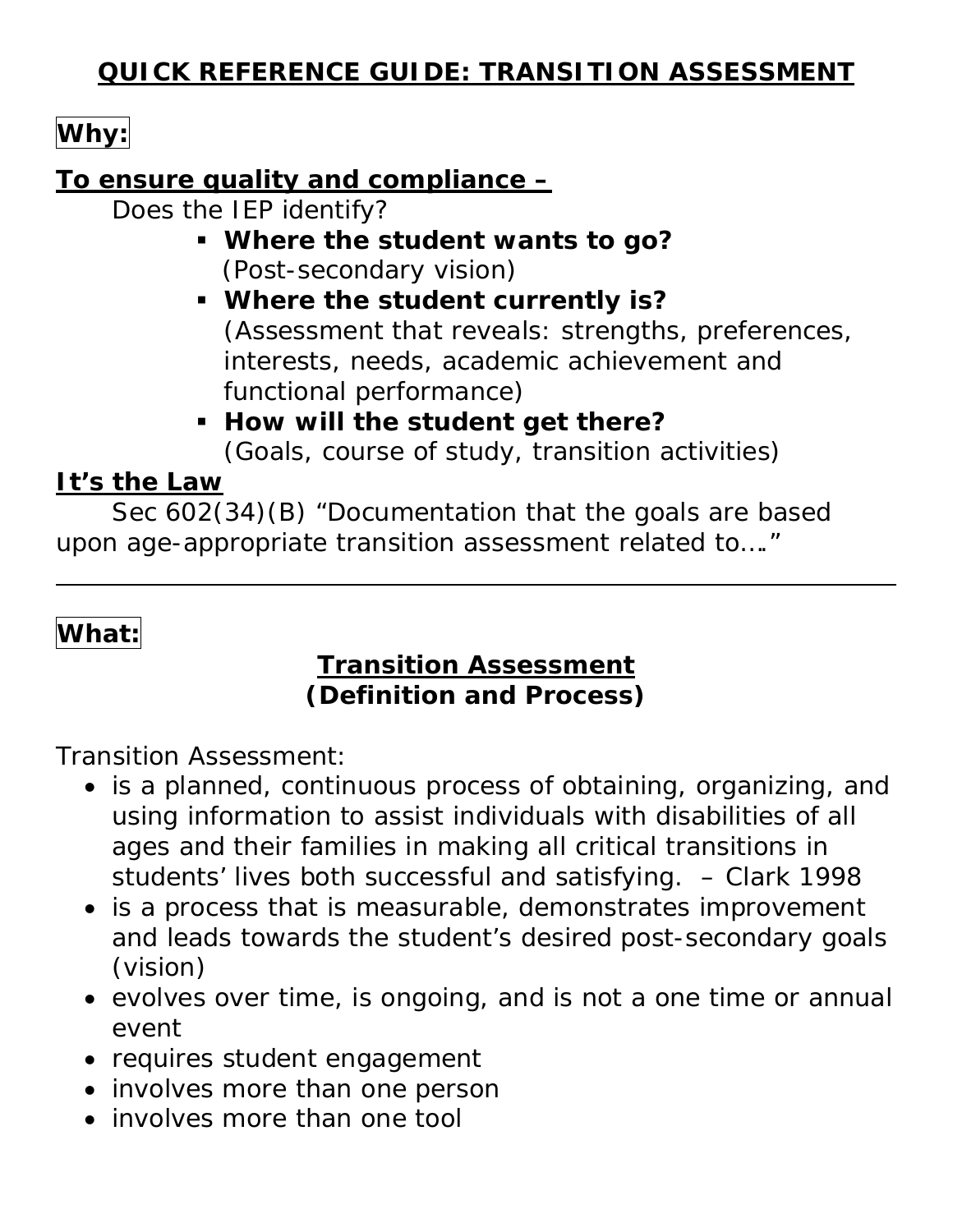- reveals what skills the student possesses and what skills the student must acquire
- can be formal, informal, or both
- needs to be completed for all students with an IEP. The initial assessment may indicate area(s) in need of a more in-depth assessment, IEP goals, transition services and/or transition activities.

 $\overline{\phantom{a}}$  , and the contract of the contract of the contract of the contract of the contract of the contract of the contract of the contract of the contract of the contract of the contract of the contract of the contrac

#### **Transition Assessment Areas**

(not all-inclusive)

- Adult Living\*\*
- Career Goals
- Communication
- Community Involvement/Expectations
- Education\*
- Employment\*
- Health
- Interpersonal Relationships
- Learning Styles
- Leisure
- Needed Accommodations
- Organization Skills
- Planning
- Self-Determination/Awareness
- Needed Supports
- Training\*

l

• Work Values

\* Required by law \*\* When appropriate: required by law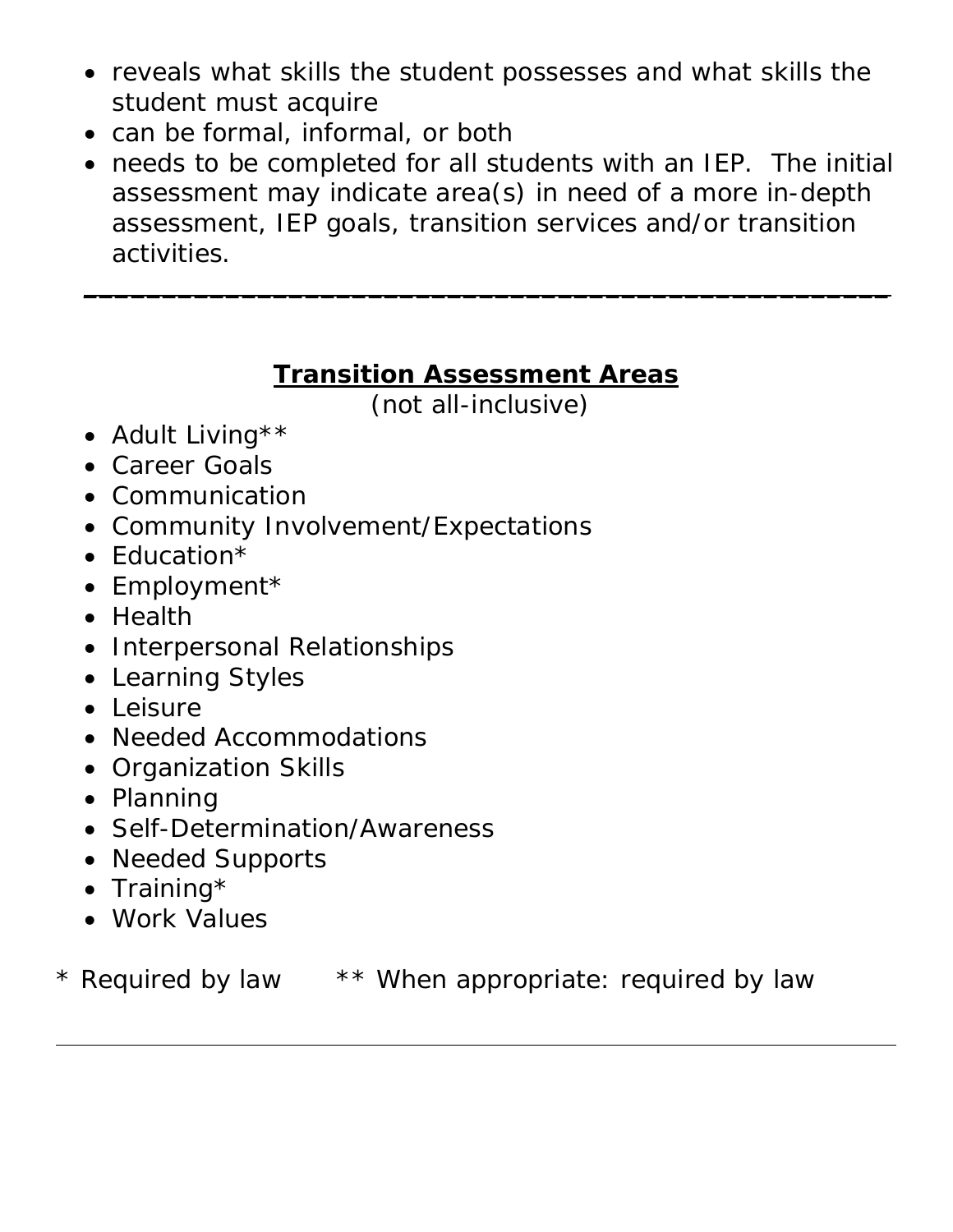### **How**

# **Using Transition Assessment Information**

Linking Transition Assessment Information back to the IEP: Transition assessment provides data that supports each of the following:

- Annual Goals
- Course of Study
- PLAAFP
- Post Secondary Vision
- Transition Activities
- Transition Planning
- Transition Services and Agency Linkages
- School services, programs and accommodations

#### \_\_\_\_\_\_\_\_\_\_\_\_\_\_\_\_\_\_\_\_\_\_\_\_\_\_\_\_\_\_\_\_\_\_\_\_\_\_\_\_\_\_\_\_\_\_\_\_\_\_\_\_\_ **Definitions:**

- **Age Appropriate** assessments whose presentation and language is appropriate to the age of the student.
- **Formal Assessment** a tool that provides standardized data and is valid and reliable.
- **Functional performance** the skills needed for independent living (i.e., cooking, shopping, managing money, using public transportation, knowing how to be safe in the community, organizational skills, etc.).
- **Informal Assessment** a tool that provides pertinent yet non-standardized data and information.
- **Interests** an activity or area that particularly captures a student's attention (i.e., careers, hobbies, clubs, sports,).
- **Needs** the supports or learning activities that the student requires to be successful in the general education curriculum and in achieving his/her post secondary goals.
- **Preferences** what the student would choose given a range of choices from among his/her various interests.
- **Strengths** what the student is good at or does well
- **Vocational Evaluation/Assessment** a component of a transition assessment that helps define career interests, employability skills, career values, abilities and aptitudes.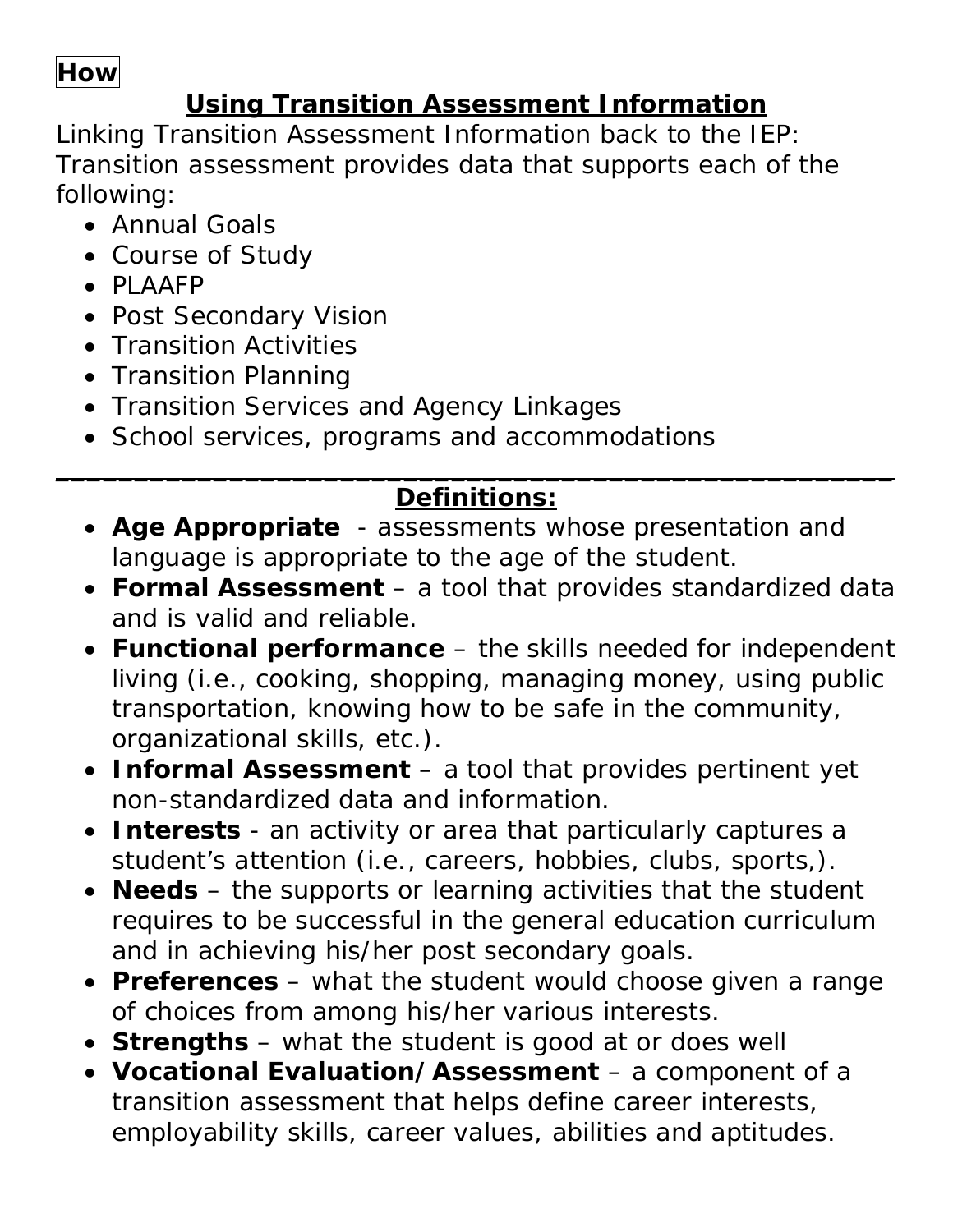• **Work Values** – what the student wants to get out of a job and things that bring job satisfaction (i.e., good salary, independence, variety, working with others, working with hands, etc.)

# **Reference Section**

1. Internet Links –

 $\overline{\phantom{a}}$ 

- AIR Self determination Assessment www.ou.edu/zarrow/sdetermination.html
- Casey Life Skills (web based and free assessment) www.caseylifeskills.org
- Age appropriate transition assessment www.nsttac.org - online interest inventories:

 http://www.myfuture.com/toolbox/workinterest.html www.careervoyages.com www.careercluster.org (download in pdf format) www.mydreamexplorer.org

- 2.Formal Assessments (not all inclusive):
	- Brigance of Inventory of Basic Skills ( www.brigance.net )
	- ESTR ( www.estr.net )
	- Formal Career Interest Inventories: Career Cruising ( www.careercruising.com ), Michigan Occupational Inventory System (MOIS) (www.mois.org ), Self Directed Search (SDS) (www.self-directed-search.com), Cops/Copes/Caps (P.O. Box 7234 San Diego, Ca. 92167), My Dream Explorer (www.mydreamexplorer.org)
	- James Stanfield Transition Assessments (www.stanfield.com )
	- Life Centered Career Education (LCCE) ( www.cec.sped.org )
	- Next Steps ( www.nextsteps.org )
	- Reading Free Vocational Interest Inventory ( www.proedinc.com )
	- Steps to Self-Determination (www.**coe.wayne.edu:16080**/selfdetermination )
	- Transition Planning inventory (TPI) ( www.proedinc.com )